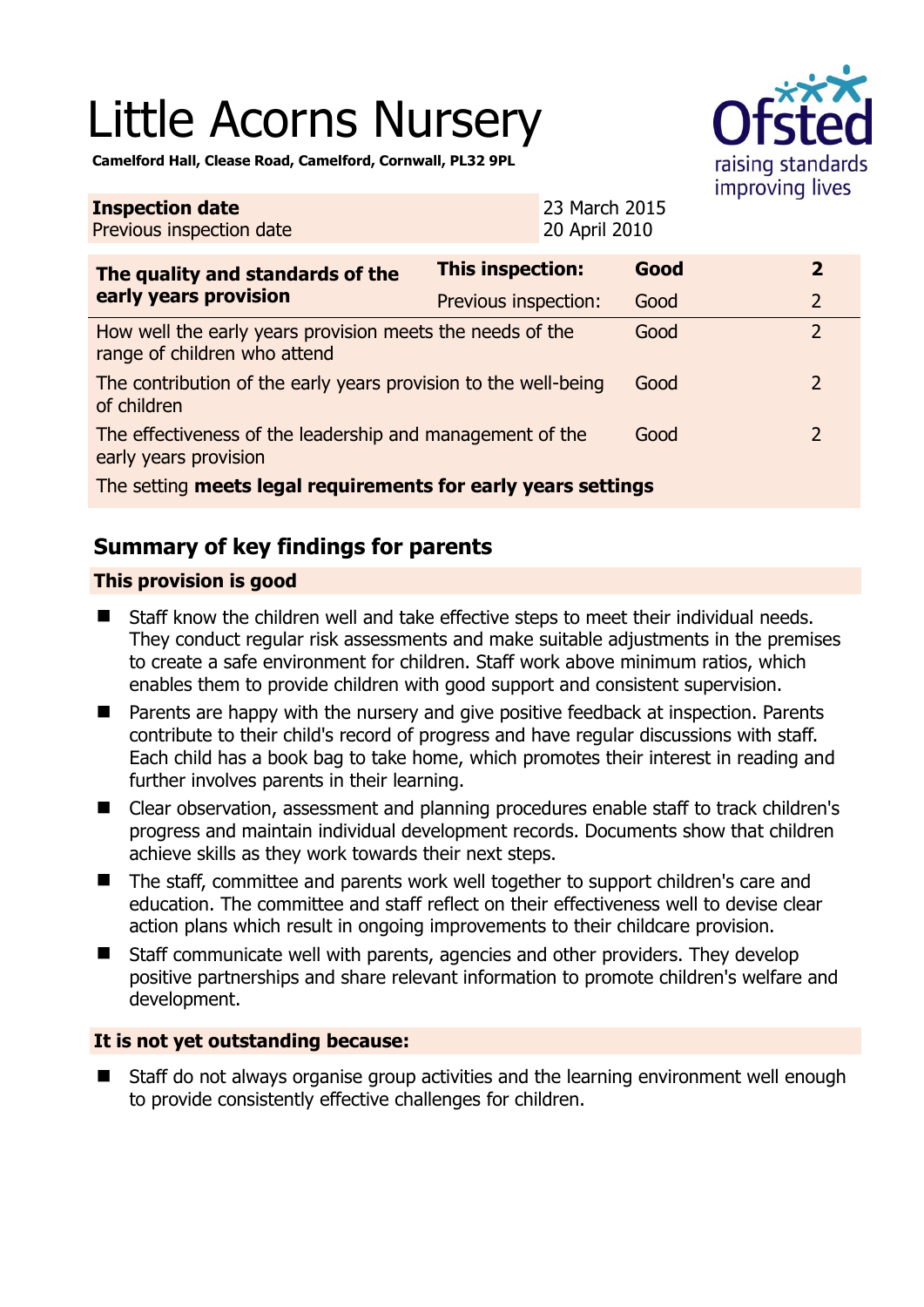# **What the setting needs to do to improve further**

#### **To further improve the quality of the early years provision the provider should:**

 $\blacksquare$  improve the organisation of group activities and use of the smaller play room to provide consistently effective learning opportunities and increase children's potential to concentrate.

#### **Inspection activities**

- The inspector observed children in their indoor and outdoor activities.
- The inspector held discussions with the manager, staff and parents.
- The inspector sampled children's development records and checked required documentation.
- The inspector undertook a joint observation with the manager.
- The inspector checked safety and suitability of the premises and equipment.

## **Inspector**

Julie Wright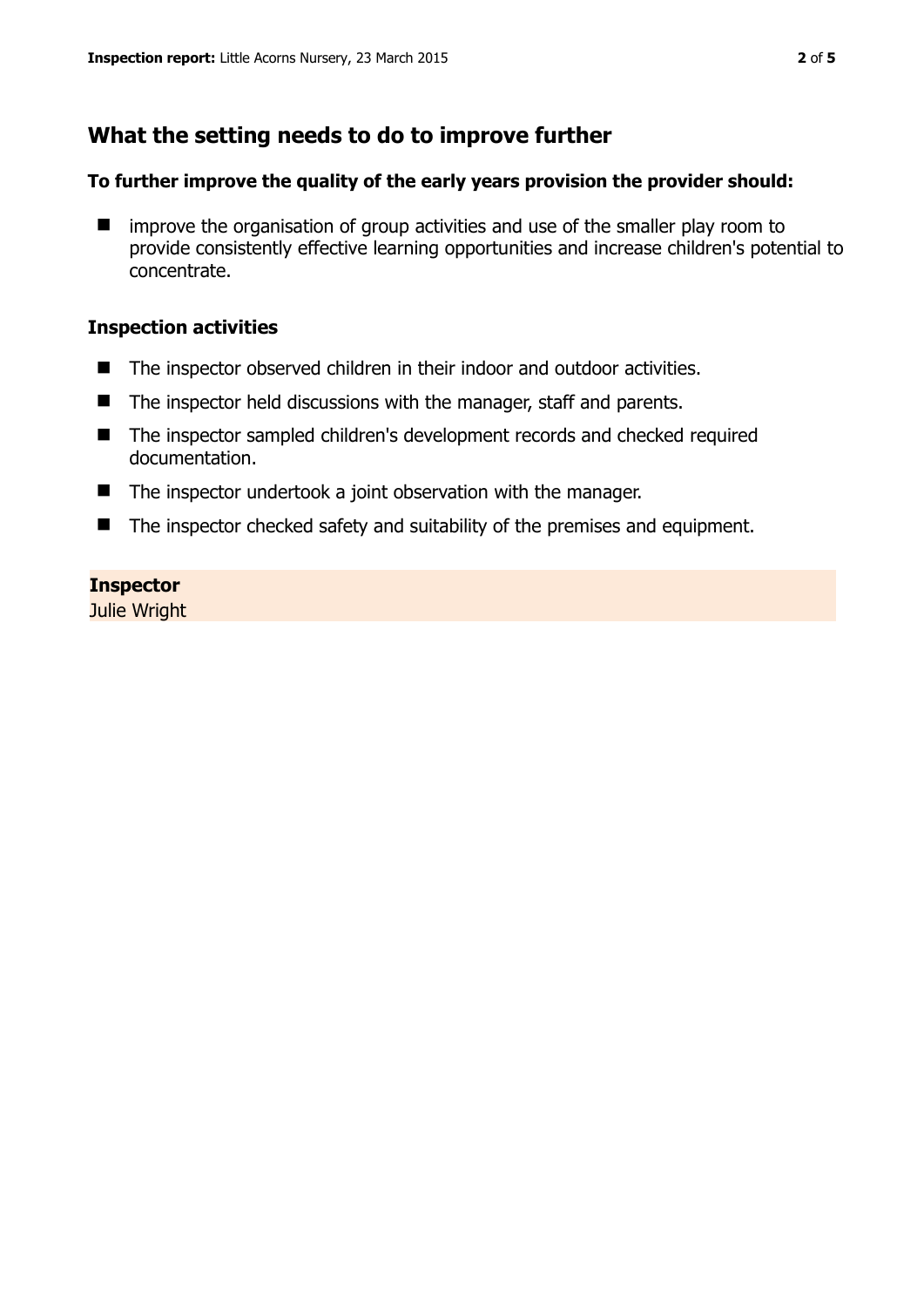## **Inspection findings**

#### **How well the early years provision meets the needs of the range of children who attend. This is good**

Children benefit from consistent routines and activities which promote their learning skills. For example, they select their name cards and gather for registration time. They sing songs, talk about the weather and count with staff. Show and Tell time promotes children's confidence and self-esteem because they are proud to take part. However, group activities are sometimes too large and too long for some children. Staff let children leave and join in at random which causes a distraction for others and lessens concentration. Staff do not use the smaller room to its full potential which results in higher noise levels at times in the main playroom. There is a good range of activities for children that promotes their interest, encourages them to play well and develops competence in the equipment they use. Staff interact positively with children to encourage and extend learning. They support children's communication and language development well.

#### **The contribution of the early years provision to the well-being of children is good**

There is an effective key-person system and familiar staff, which helps children to feel secure so they form attachments and friendships. Staff are attentive to children and reassure them which promotes children's emotional and social well-being. They teach children age-appropriate boundaries and expectations of behaviour. Children develop a sense of responsibility and show positive attitudes. For example, they help to look after the pet guinea pigs and learn to share toys with others. Staff frequently provide open access to the outdoor area which enables children to choose where they want to play. They use resources that promote continuity in their learning when outdoors. Staff take children to the park to look for creatures and explore the natural environment.

#### **The effectiveness of the leadership and management of the early years provision is good**

Staff act on advice from early years professionals, childcare organisations and training to develop their teaching skills. For example, they have increased their use of sign language and visual aids to enhance communication with children. Staff create and extend new and current play opportunities following courses. For instance, they have improved boys' interest in science, literacy and mathematical play. The majority of staff are working towards higher qualifications to support their development. The committee follows robust systems to monitor staff suitability and check that children are safe. All staff have paediatric first-aid training and a secure knowledge of the safeguarding procedures. This enables them to protect children's health and welfare.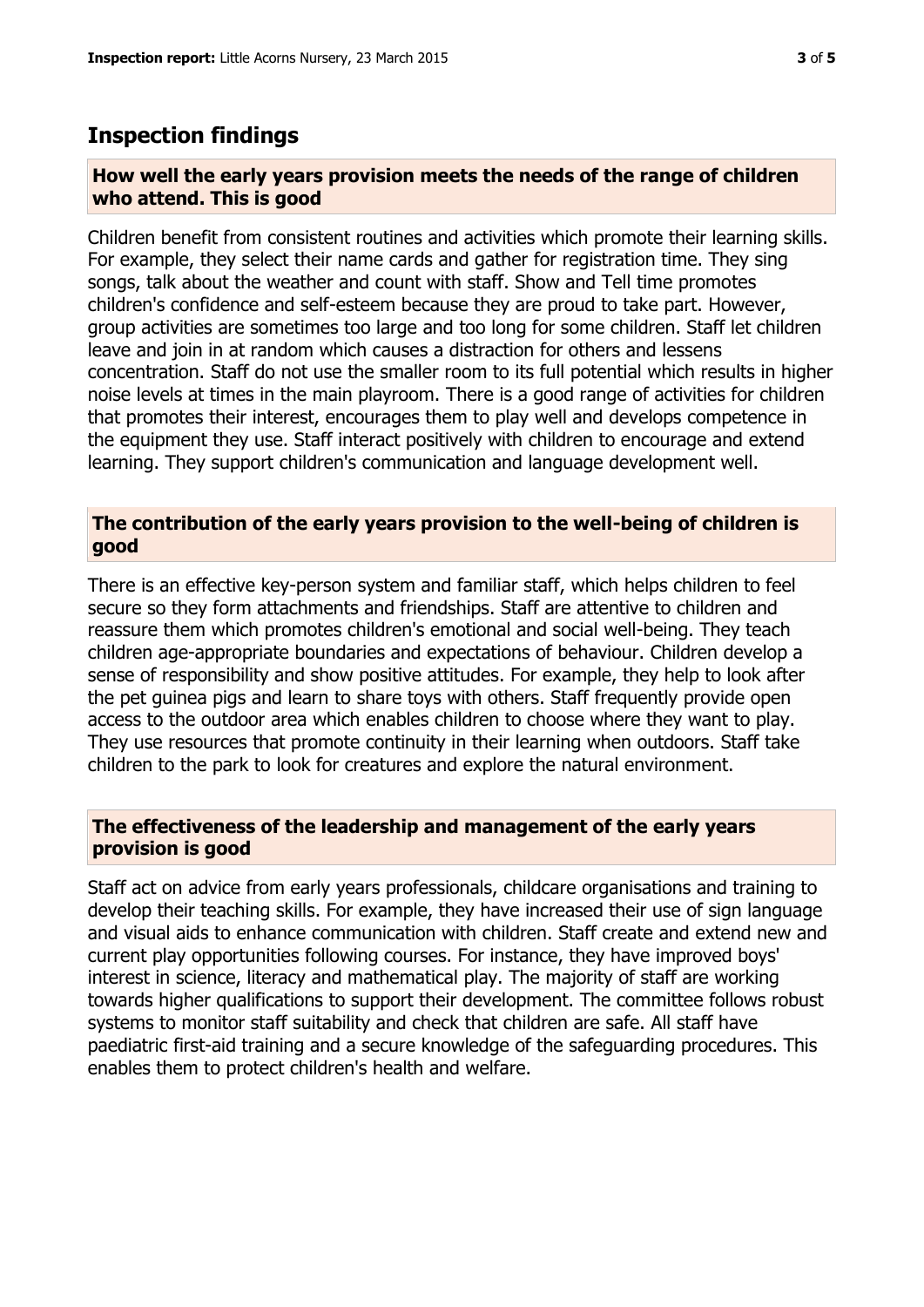# **Setting details**

| Unique reference number       | 102788                                       |
|-------------------------------|----------------------------------------------|
| <b>Local authority</b>        | Cornwall                                     |
| <b>Inspection number</b>      | 835659                                       |
| <b>Type of provision</b>      | Full-time provision                          |
| <b>Registration category</b>  | Childcare - Non-Domestic                     |
| <b>Age range of children</b>  | $2 - 8$                                      |
| <b>Total number of places</b> | 20                                           |
| Number of children on roll    | 38                                           |
| <b>Name of provider</b>       | Little Acorns Nursery at Camelford Committee |
| Date of previous inspection   | 20 April 2010                                |
| <b>Telephone number</b>       | 01840 212114                                 |

Little Acorns Nursery opened in 1980 and re-registered in 2006. It is a committee run group and operates from designated rooms in Camelford Hall. The nursery is open Monday to Friday from 9am until 3pm, during term time. It opens in some school holidays according to demand. There are seven members of staff, five of whom hold appropriate early years qualifications. The nursery receives early education funding to provide free places for children aged two, three and four years.

This inspection was carried out by Ofsted under sections 49 and 50 of the Childcare Act 2006 on the quality and standards of provision that is registered on the Early Years Register. The registered person must ensure that this provision complies with the statutory framework for children's learning, development and care, known as the Early Years Foundation Stage.

Any complaints about the inspection or the report should be made following the procedures set out in the guidance 'Complaints procedure: raising concerns and making complaints about Ofsted', which is available from Ofsted's website: www.gov.uk/government/organisations/ofsted. If you would like Ofsted to send you a copy of the guidance, please telephone 0300 123 4234, or email enquiries@ofsted.gov.uk.